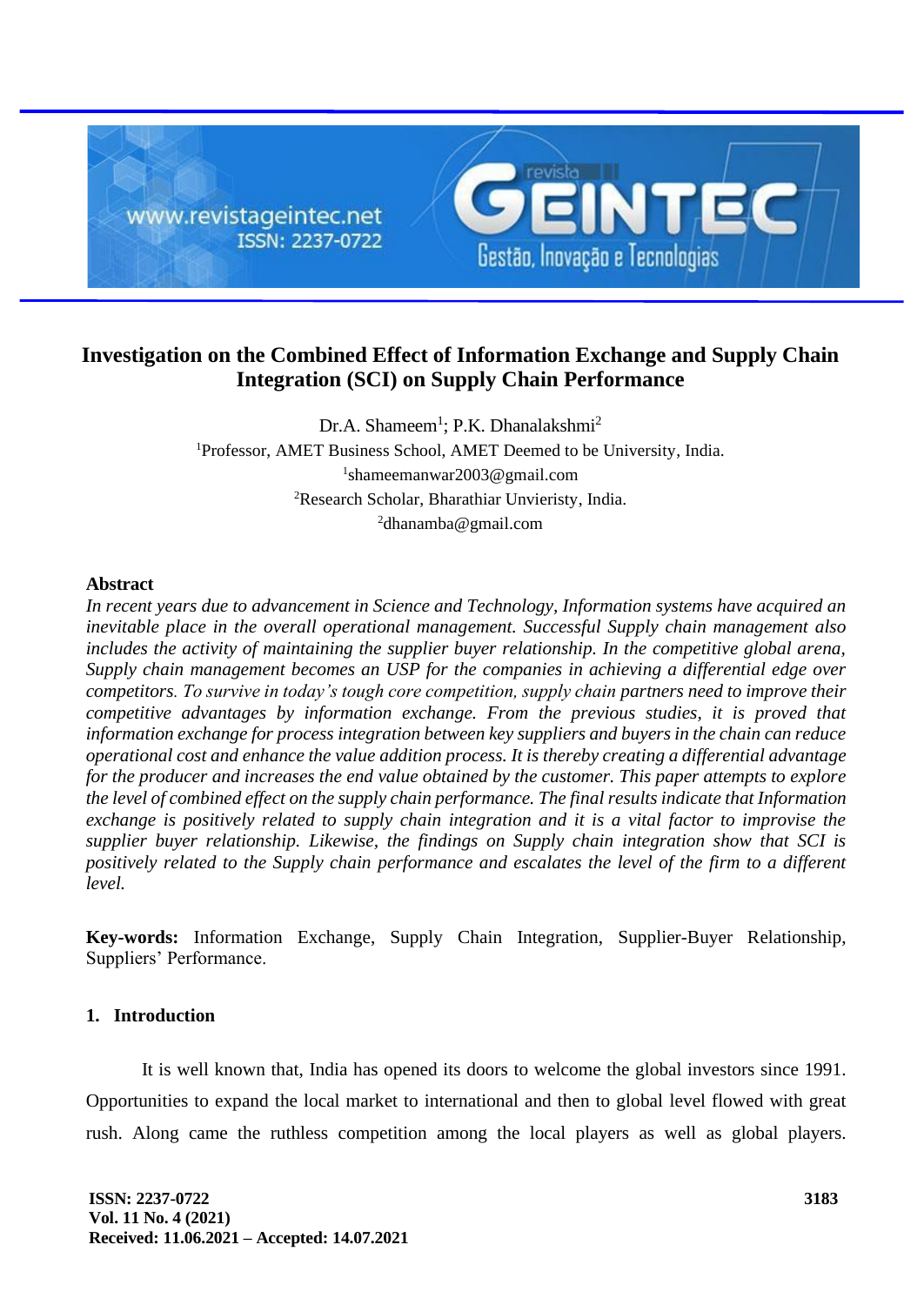Company's focus took a great shift from providing quality product to their customer to maintaining a good relationship with the suppliers.

Companies started investing in maintaining a profitable bond with the supplier. This is because it helps them to gain a competitive advantage and also retain best suppliers to exterminate the competitors from the market. Continuing the bond with the suppliers in turn facilitate the companies to add value for their customers which helps to expand the market range and increase the market share.

Exchange of information has come to be viewed as a vital aspect with respect to overall e supply chain integration. Exchange of information among the supply chain partners helps in reaping many advantages for any firm like for example it would help in ensuring the product offered is in line with the consumer's requirements. It would also help in having more information with respect to changes taking place in the market. The adoption of very many technologies with respect to exchange of information such as the Electronic Data Interchange (EDI) and Web technologies have helped firms to a great extent.

The process of supply chain management includes raw materials for production, information exchange between the all the supply chain partners and money flow across the entire supply chain. Two key aspects related to exchange of information include the content of such shared information and the quality of information being shared. Content with respect to Information relates to the information shared between supply chain partners and information quality relates to the quality of information shared between such partners.

According to Marshall and Bly, information when shared among such supply chain partners helps in building and strengthening the relationships and social ties among the giver and receiver of information. This article aims to explore the combine effects of information exchange and supply chain integration on supply chain performance.

#### **2. Theoretical Framework**

Min et al. represent information exchange as the heart of supply chain collaboration. This means that more attention needs to be given to information exchange.

Supplier relationship management involved strengthening the bond between the suppliers and the company through effective information exchange. Supplier Chain Integration supports this strengthening activity by ensuring free flow of information between the members in the chain and proving profitable through reducing the cost of operations for the company.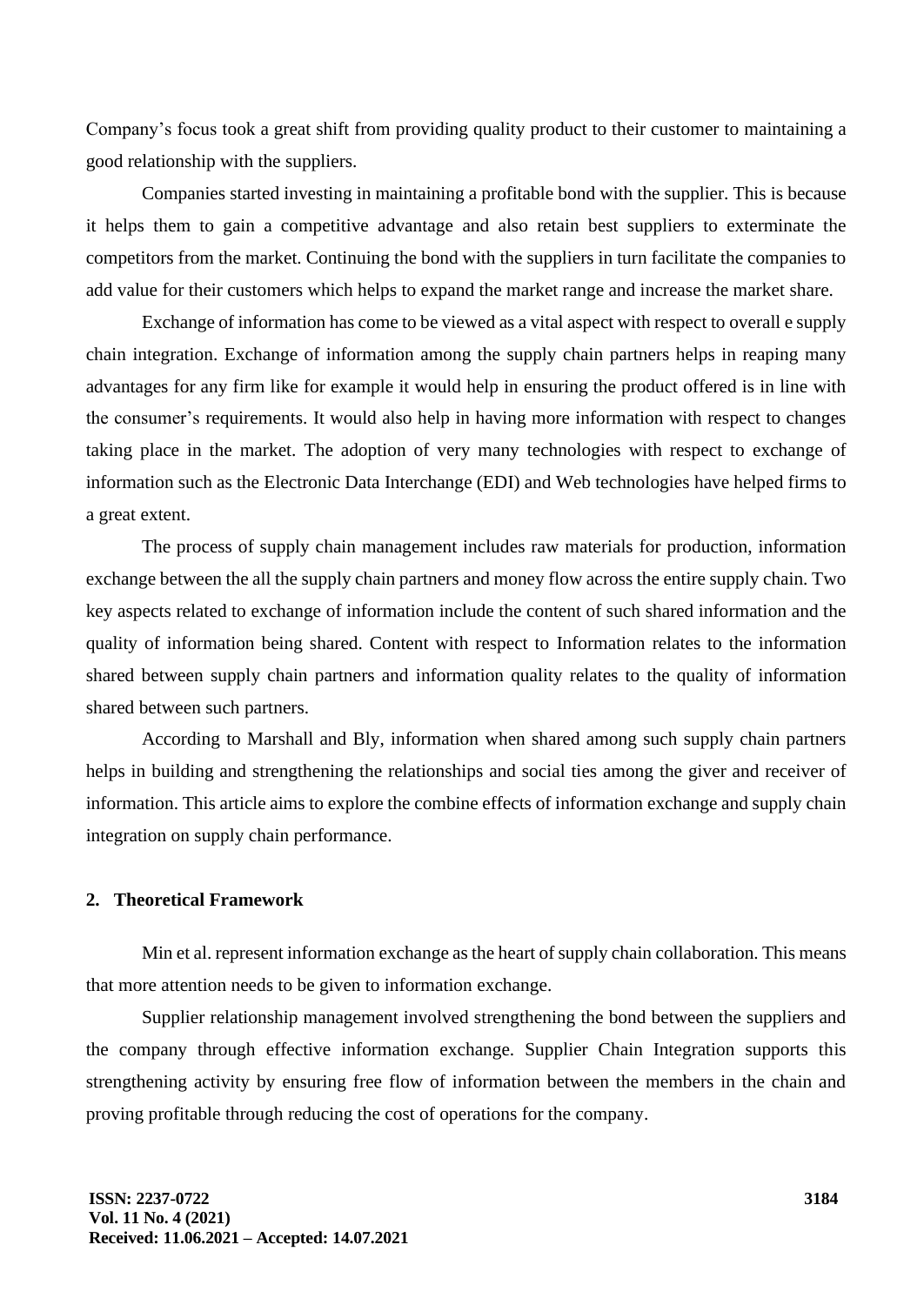#### **3. Hypothesis Development and Conceptual Model**

As already seen, Information exchange plays key role in maintaining successful relationship with the supplier.

Information exchange is greatly influenced by the Organizational Culture. The strong culture to share information among the members determines the type of relationship that is going to develop among them. Information exchange is need of the day for preserving a cordial bond with the supplier. Communication plays a pivotal role in building a strong bond between the provider and the receiver. Information transparency is required for the supplier and buyer to join hands and pool their efforts to reduce cost and increase efficiency. Within a limited boundary Information exchange makes the supplier and the buyer interdependent.

The hypothesis is framed in order to verify the existence of interdependency and also the level of relationship between the information exchange and the supplier buyer relationship.

Information Exchange aids both side members to take strategic decisions and delegate the functions for the successful implementation of the planning. This in turn may affect the firm's longterm survival and success in the supply chain context.

*H1: Information exchange positively related to supplier - buyer relationship*

*H2: Information exchange positively influences supply chain integration*

*H3: Information exchange is positively related to supply chain performance*

Supply chain integration boosts the supply chain performance by facilitating a centralized management through information exchange extended to the network formed by the suppliers and buyer. Based on this the following hypotheses were framed.

*H4: Supply chain integration positively related to supplier - buyer relationship* 

*H5: Supply chain integration positively influences supply chain performance*

Strong supplier buyer relationship is essential for a firm's survival and to gain a competitive advantage to win in the ruthless competition. It is the trust in the relationship which matters as the supply chain partners are interdependent. Information exchange and supply chain integration help in increasing the dependency between partners and also improving the relationship. Therefore, in line with the above the following hypothesis is framed.

*H6: Supplier- buyer relationship is positively correlated to suppliers' performance.*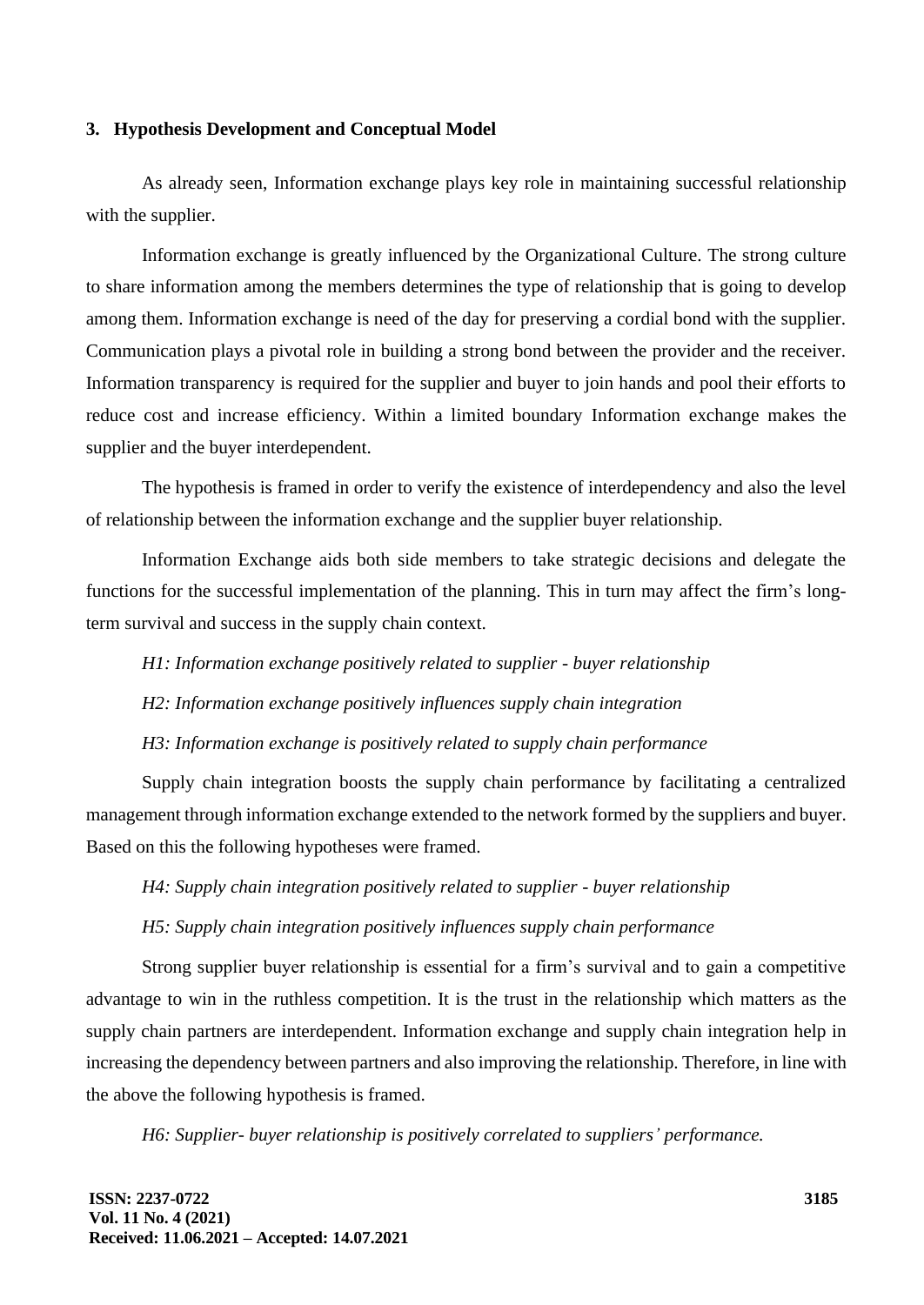

# **4. Research Methodology**

This article attempts to examine the influence of information exchange and supply chain integration on the supply chain performance by using variables validated by previous research work. The survey method was adopted for the study and collected from varied industries around Chennai city. All the measures were examined based on respondents' evaluation on a five-point Likert scale. Around 200 firms were targeted and questionnaire was circulated and 123 were usable.

Supply Chain Performance has been assessed using various metrics such as On-time delivery, Perfect order fulfillment rate, Delivery reliability/dependability, Quality (e.g., ability to meet specifications, Speed of response, Manufacturing capability (e.g., capacity), Cost reduction, Perfect planning and execution, etc.

## **5. Data Analysis and Results**

Table 1 Shows Mean and SD of the items included in the survey. The mean values range from 3.33 to 5.40. Similarly, the SD values range from 0.770 to 2.079.

| Tavit I - Mitali any D            |                         |             |       |
|-----------------------------------|-------------------------|-------------|-------|
|                                   | <b>Survey Questions</b> | <b>Mean</b> | S.D.  |
| <b>Information Exchange</b><br>1. |                         |             |       |
| With Supplier                     | IFSS1                   | 4.24        | 1.489 |
|                                   | IFSS <sub>2</sub>       | 4.13        | 1.570 |
|                                   | IFSS3                   | 4.73        | 1.639 |
|                                   | IFSS4                   | 4.60        | 1.545 |
|                                   | IFSS5                   | 4.80        | 1.400 |
|                                   | IFSS6                   | 4.73        | 1.721 |
|                                   | IFSS7                   | 5.13        | 1.074 |
|                                   | IFSS8                   | 4.77        | 1.431 |
| <b>With Customer</b>              | IFSC1                   | 3.33        | 1.709 |
|                                   | IFSC <sub>2</sub>       | 3.77        | 1.223 |

Table 1 Mean and SD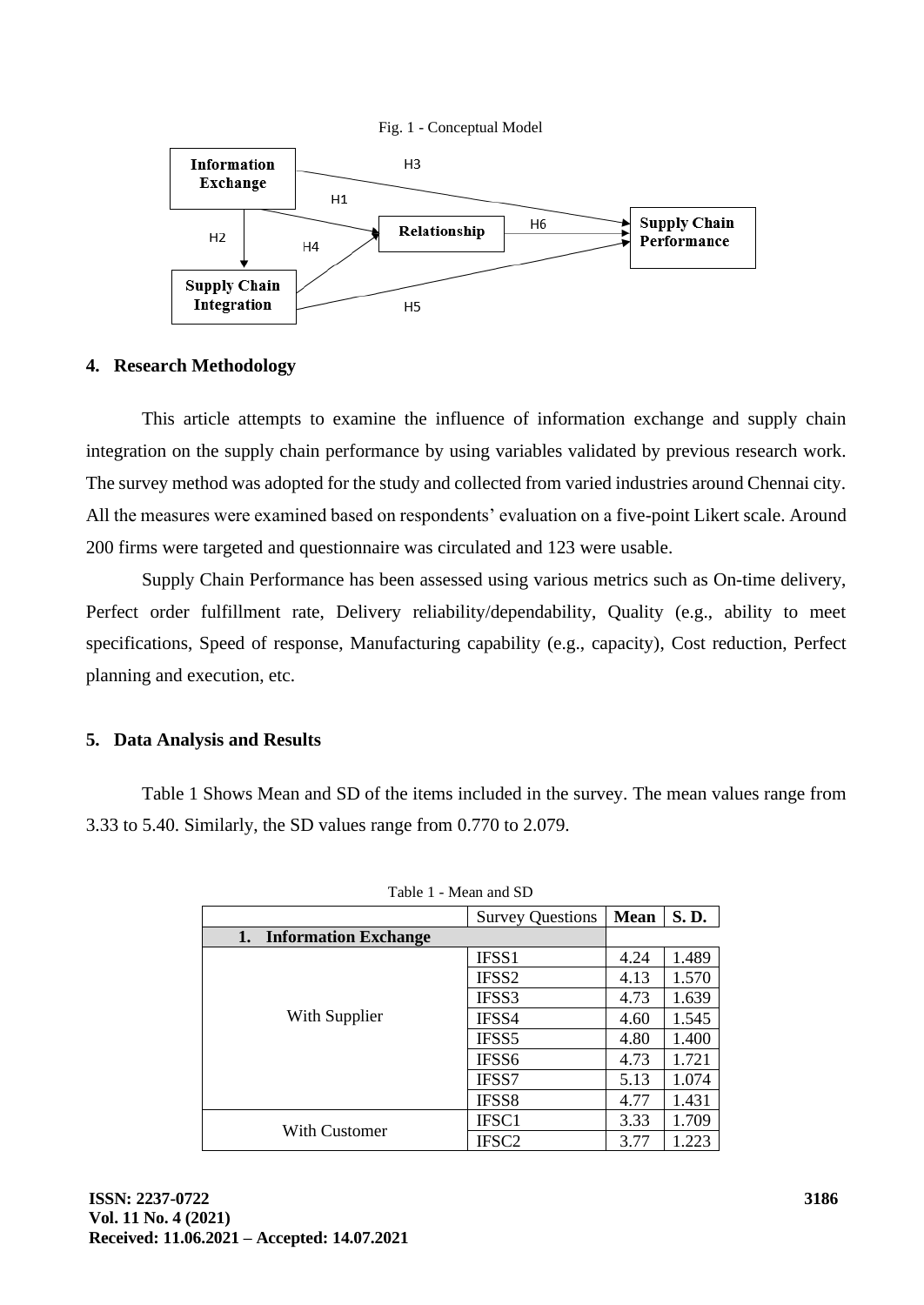| IFSC3<br>5.03<br>1.245<br>IFSC4<br>4.17<br>1.315<br>IFSC <sub>5</sub><br>5.23<br>0.898<br>1.724<br>IFSC <sub>6</sub><br>5.34<br>IFSC7<br>4.87<br>1.465<br>IFSC8<br>5.04<br>1.711<br>4.18<br>1.501<br>IFSIF1<br>IFSIF2<br>4.37<br>1.389<br>IFSIF3<br>1.702<br>5.06<br>IFSIF4<br>1.721<br><b>Inter-Functional</b><br>5.23<br>IFSIF5<br>4.81<br>1.412<br>IFSIF <sub>6</sub><br>1.254<br>4.73<br>IFSIF7<br>5.12<br>1.384<br><b>Supply chain Integration</b><br>2.<br>4.32<br>INSU1<br>1.428<br>INSU <sub>2</sub><br>4.13<br>1.570<br>INSU3<br>4.80<br>Integration with Suppliers (INSU)<br>1.400<br>INSU4<br>1.721<br>4.73<br>INSU <sub>5</sub><br>4.87<br>1.465<br>INSU <sub>6</sub><br>3.37<br>1.689<br>ININ1<br>1.245<br>5.03<br>ININ <sub>2</sub><br>5.14<br>1.624<br>ININ3<br>4.74<br><b>Internal Integration</b><br>1.445<br>(ININ)<br>1.565<br>ININ4<br>4.13<br>ININ <sub>5</sub><br>1.842<br>4.65<br>ININ <sub>6</sub><br>1.752<br>3.95<br>3.33<br>1.648<br><b>ININ7</b><br>INCU1<br>1.528<br>4.09<br>INCU <sub>2</sub><br>1.555<br>4.13<br>Integration with Customers (INCU)<br>INCU3<br>1.741<br>5.40<br>INCU4<br>4.78<br>1.455<br>3.<br><b>Relationship (supplier and customer perspective)</b><br>1.223<br>RS1<br>5.43<br>RS <sub>2</sub><br>5.23<br>1.612<br>Supplier<br>5.53<br>RS3<br>1.196<br>RS4<br>1.331<br>5.57<br>2.295<br>RS5<br>4.90<br>RC1<br>1.530<br>5.27<br>RC2<br>1.217<br>5.97<br>Customer<br>RC3<br>5.73<br>1.048<br>RC4<br>1.251<br>5.77<br>RC5<br>4.87<br>2.030<br>SCP1<br>0.770<br>5.40<br>SCP <sub>2</sub><br>5.17<br>1.053<br>SCP <sub>3</sub><br>5.30<br>1.149<br>SCP4<br>5.67<br>0.922<br><b>Supply chain performance</b><br>4.<br>SCP <sub>5</sub><br>5.43<br>0.858<br>SCP <sub>6</sub><br>5.53<br>1.167<br>SCP7<br>5.61<br>0.821<br>SCP <sub>8</sub><br>5.58<br>0.946 |  |      |      |       |
|---------------------------------------------------------------------------------------------------------------------------------------------------------------------------------------------------------------------------------------------------------------------------------------------------------------------------------------------------------------------------------------------------------------------------------------------------------------------------------------------------------------------------------------------------------------------------------------------------------------------------------------------------------------------------------------------------------------------------------------------------------------------------------------------------------------------------------------------------------------------------------------------------------------------------------------------------------------------------------------------------------------------------------------------------------------------------------------------------------------------------------------------------------------------------------------------------------------------------------------------------------------------------------------------------------------------------------------------------------------------------------------------------------------------------------------------------------------------------------------------------------------------------------------------------------------------------------------------------------------------------------------------------------------------------------------------------------------------------------------------------------------------------------------------------------|--|------|------|-------|
|                                                                                                                                                                                                                                                                                                                                                                                                                                                                                                                                                                                                                                                                                                                                                                                                                                                                                                                                                                                                                                                                                                                                                                                                                                                                                                                                                                                                                                                                                                                                                                                                                                                                                                                                                                                                         |  |      |      |       |
|                                                                                                                                                                                                                                                                                                                                                                                                                                                                                                                                                                                                                                                                                                                                                                                                                                                                                                                                                                                                                                                                                                                                                                                                                                                                                                                                                                                                                                                                                                                                                                                                                                                                                                                                                                                                         |  |      |      |       |
|                                                                                                                                                                                                                                                                                                                                                                                                                                                                                                                                                                                                                                                                                                                                                                                                                                                                                                                                                                                                                                                                                                                                                                                                                                                                                                                                                                                                                                                                                                                                                                                                                                                                                                                                                                                                         |  |      |      |       |
|                                                                                                                                                                                                                                                                                                                                                                                                                                                                                                                                                                                                                                                                                                                                                                                                                                                                                                                                                                                                                                                                                                                                                                                                                                                                                                                                                                                                                                                                                                                                                                                                                                                                                                                                                                                                         |  |      |      |       |
|                                                                                                                                                                                                                                                                                                                                                                                                                                                                                                                                                                                                                                                                                                                                                                                                                                                                                                                                                                                                                                                                                                                                                                                                                                                                                                                                                                                                                                                                                                                                                                                                                                                                                                                                                                                                         |  |      |      |       |
|                                                                                                                                                                                                                                                                                                                                                                                                                                                                                                                                                                                                                                                                                                                                                                                                                                                                                                                                                                                                                                                                                                                                                                                                                                                                                                                                                                                                                                                                                                                                                                                                                                                                                                                                                                                                         |  |      |      |       |
|                                                                                                                                                                                                                                                                                                                                                                                                                                                                                                                                                                                                                                                                                                                                                                                                                                                                                                                                                                                                                                                                                                                                                                                                                                                                                                                                                                                                                                                                                                                                                                                                                                                                                                                                                                                                         |  |      |      |       |
|                                                                                                                                                                                                                                                                                                                                                                                                                                                                                                                                                                                                                                                                                                                                                                                                                                                                                                                                                                                                                                                                                                                                                                                                                                                                                                                                                                                                                                                                                                                                                                                                                                                                                                                                                                                                         |  |      |      |       |
|                                                                                                                                                                                                                                                                                                                                                                                                                                                                                                                                                                                                                                                                                                                                                                                                                                                                                                                                                                                                                                                                                                                                                                                                                                                                                                                                                                                                                                                                                                                                                                                                                                                                                                                                                                                                         |  |      |      |       |
|                                                                                                                                                                                                                                                                                                                                                                                                                                                                                                                                                                                                                                                                                                                                                                                                                                                                                                                                                                                                                                                                                                                                                                                                                                                                                                                                                                                                                                                                                                                                                                                                                                                                                                                                                                                                         |  |      |      |       |
|                                                                                                                                                                                                                                                                                                                                                                                                                                                                                                                                                                                                                                                                                                                                                                                                                                                                                                                                                                                                                                                                                                                                                                                                                                                                                                                                                                                                                                                                                                                                                                                                                                                                                                                                                                                                         |  |      |      |       |
|                                                                                                                                                                                                                                                                                                                                                                                                                                                                                                                                                                                                                                                                                                                                                                                                                                                                                                                                                                                                                                                                                                                                                                                                                                                                                                                                                                                                                                                                                                                                                                                                                                                                                                                                                                                                         |  |      |      |       |
|                                                                                                                                                                                                                                                                                                                                                                                                                                                                                                                                                                                                                                                                                                                                                                                                                                                                                                                                                                                                                                                                                                                                                                                                                                                                                                                                                                                                                                                                                                                                                                                                                                                                                                                                                                                                         |  |      |      |       |
|                                                                                                                                                                                                                                                                                                                                                                                                                                                                                                                                                                                                                                                                                                                                                                                                                                                                                                                                                                                                                                                                                                                                                                                                                                                                                                                                                                                                                                                                                                                                                                                                                                                                                                                                                                                                         |  |      |      |       |
|                                                                                                                                                                                                                                                                                                                                                                                                                                                                                                                                                                                                                                                                                                                                                                                                                                                                                                                                                                                                                                                                                                                                                                                                                                                                                                                                                                                                                                                                                                                                                                                                                                                                                                                                                                                                         |  |      |      |       |
|                                                                                                                                                                                                                                                                                                                                                                                                                                                                                                                                                                                                                                                                                                                                                                                                                                                                                                                                                                                                                                                                                                                                                                                                                                                                                                                                                                                                                                                                                                                                                                                                                                                                                                                                                                                                         |  |      |      |       |
|                                                                                                                                                                                                                                                                                                                                                                                                                                                                                                                                                                                                                                                                                                                                                                                                                                                                                                                                                                                                                                                                                                                                                                                                                                                                                                                                                                                                                                                                                                                                                                                                                                                                                                                                                                                                         |  |      |      |       |
|                                                                                                                                                                                                                                                                                                                                                                                                                                                                                                                                                                                                                                                                                                                                                                                                                                                                                                                                                                                                                                                                                                                                                                                                                                                                                                                                                                                                                                                                                                                                                                                                                                                                                                                                                                                                         |  |      |      |       |
|                                                                                                                                                                                                                                                                                                                                                                                                                                                                                                                                                                                                                                                                                                                                                                                                                                                                                                                                                                                                                                                                                                                                                                                                                                                                                                                                                                                                                                                                                                                                                                                                                                                                                                                                                                                                         |  |      |      |       |
|                                                                                                                                                                                                                                                                                                                                                                                                                                                                                                                                                                                                                                                                                                                                                                                                                                                                                                                                                                                                                                                                                                                                                                                                                                                                                                                                                                                                                                                                                                                                                                                                                                                                                                                                                                                                         |  |      |      |       |
|                                                                                                                                                                                                                                                                                                                                                                                                                                                                                                                                                                                                                                                                                                                                                                                                                                                                                                                                                                                                                                                                                                                                                                                                                                                                                                                                                                                                                                                                                                                                                                                                                                                                                                                                                                                                         |  |      |      |       |
|                                                                                                                                                                                                                                                                                                                                                                                                                                                                                                                                                                                                                                                                                                                                                                                                                                                                                                                                                                                                                                                                                                                                                                                                                                                                                                                                                                                                                                                                                                                                                                                                                                                                                                                                                                                                         |  |      |      |       |
|                                                                                                                                                                                                                                                                                                                                                                                                                                                                                                                                                                                                                                                                                                                                                                                                                                                                                                                                                                                                                                                                                                                                                                                                                                                                                                                                                                                                                                                                                                                                                                                                                                                                                                                                                                                                         |  |      |      |       |
|                                                                                                                                                                                                                                                                                                                                                                                                                                                                                                                                                                                                                                                                                                                                                                                                                                                                                                                                                                                                                                                                                                                                                                                                                                                                                                                                                                                                                                                                                                                                                                                                                                                                                                                                                                                                         |  |      |      |       |
|                                                                                                                                                                                                                                                                                                                                                                                                                                                                                                                                                                                                                                                                                                                                                                                                                                                                                                                                                                                                                                                                                                                                                                                                                                                                                                                                                                                                                                                                                                                                                                                                                                                                                                                                                                                                         |  |      |      |       |
|                                                                                                                                                                                                                                                                                                                                                                                                                                                                                                                                                                                                                                                                                                                                                                                                                                                                                                                                                                                                                                                                                                                                                                                                                                                                                                                                                                                                                                                                                                                                                                                                                                                                                                                                                                                                         |  |      |      |       |
|                                                                                                                                                                                                                                                                                                                                                                                                                                                                                                                                                                                                                                                                                                                                                                                                                                                                                                                                                                                                                                                                                                                                                                                                                                                                                                                                                                                                                                                                                                                                                                                                                                                                                                                                                                                                         |  |      |      |       |
|                                                                                                                                                                                                                                                                                                                                                                                                                                                                                                                                                                                                                                                                                                                                                                                                                                                                                                                                                                                                                                                                                                                                                                                                                                                                                                                                                                                                                                                                                                                                                                                                                                                                                                                                                                                                         |  |      |      |       |
|                                                                                                                                                                                                                                                                                                                                                                                                                                                                                                                                                                                                                                                                                                                                                                                                                                                                                                                                                                                                                                                                                                                                                                                                                                                                                                                                                                                                                                                                                                                                                                                                                                                                                                                                                                                                         |  |      |      |       |
|                                                                                                                                                                                                                                                                                                                                                                                                                                                                                                                                                                                                                                                                                                                                                                                                                                                                                                                                                                                                                                                                                                                                                                                                                                                                                                                                                                                                                                                                                                                                                                                                                                                                                                                                                                                                         |  |      |      |       |
|                                                                                                                                                                                                                                                                                                                                                                                                                                                                                                                                                                                                                                                                                                                                                                                                                                                                                                                                                                                                                                                                                                                                                                                                                                                                                                                                                                                                                                                                                                                                                                                                                                                                                                                                                                                                         |  |      |      |       |
|                                                                                                                                                                                                                                                                                                                                                                                                                                                                                                                                                                                                                                                                                                                                                                                                                                                                                                                                                                                                                                                                                                                                                                                                                                                                                                                                                                                                                                                                                                                                                                                                                                                                                                                                                                                                         |  |      |      |       |
|                                                                                                                                                                                                                                                                                                                                                                                                                                                                                                                                                                                                                                                                                                                                                                                                                                                                                                                                                                                                                                                                                                                                                                                                                                                                                                                                                                                                                                                                                                                                                                                                                                                                                                                                                                                                         |  |      |      |       |
|                                                                                                                                                                                                                                                                                                                                                                                                                                                                                                                                                                                                                                                                                                                                                                                                                                                                                                                                                                                                                                                                                                                                                                                                                                                                                                                                                                                                                                                                                                                                                                                                                                                                                                                                                                                                         |  |      |      |       |
|                                                                                                                                                                                                                                                                                                                                                                                                                                                                                                                                                                                                                                                                                                                                                                                                                                                                                                                                                                                                                                                                                                                                                                                                                                                                                                                                                                                                                                                                                                                                                                                                                                                                                                                                                                                                         |  |      |      |       |
|                                                                                                                                                                                                                                                                                                                                                                                                                                                                                                                                                                                                                                                                                                                                                                                                                                                                                                                                                                                                                                                                                                                                                                                                                                                                                                                                                                                                                                                                                                                                                                                                                                                                                                                                                                                                         |  |      |      |       |
|                                                                                                                                                                                                                                                                                                                                                                                                                                                                                                                                                                                                                                                                                                                                                                                                                                                                                                                                                                                                                                                                                                                                                                                                                                                                                                                                                                                                                                                                                                                                                                                                                                                                                                                                                                                                         |  |      |      |       |
|                                                                                                                                                                                                                                                                                                                                                                                                                                                                                                                                                                                                                                                                                                                                                                                                                                                                                                                                                                                                                                                                                                                                                                                                                                                                                                                                                                                                                                                                                                                                                                                                                                                                                                                                                                                                         |  |      |      |       |
|                                                                                                                                                                                                                                                                                                                                                                                                                                                                                                                                                                                                                                                                                                                                                                                                                                                                                                                                                                                                                                                                                                                                                                                                                                                                                                                                                                                                                                                                                                                                                                                                                                                                                                                                                                                                         |  |      |      |       |
|                                                                                                                                                                                                                                                                                                                                                                                                                                                                                                                                                                                                                                                                                                                                                                                                                                                                                                                                                                                                                                                                                                                                                                                                                                                                                                                                                                                                                                                                                                                                                                                                                                                                                                                                                                                                         |  |      |      |       |
|                                                                                                                                                                                                                                                                                                                                                                                                                                                                                                                                                                                                                                                                                                                                                                                                                                                                                                                                                                                                                                                                                                                                                                                                                                                                                                                                                                                                                                                                                                                                                                                                                                                                                                                                                                                                         |  |      |      |       |
|                                                                                                                                                                                                                                                                                                                                                                                                                                                                                                                                                                                                                                                                                                                                                                                                                                                                                                                                                                                                                                                                                                                                                                                                                                                                                                                                                                                                                                                                                                                                                                                                                                                                                                                                                                                                         |  |      |      |       |
|                                                                                                                                                                                                                                                                                                                                                                                                                                                                                                                                                                                                                                                                                                                                                                                                                                                                                                                                                                                                                                                                                                                                                                                                                                                                                                                                                                                                                                                                                                                                                                                                                                                                                                                                                                                                         |  |      |      |       |
|                                                                                                                                                                                                                                                                                                                                                                                                                                                                                                                                                                                                                                                                                                                                                                                                                                                                                                                                                                                                                                                                                                                                                                                                                                                                                                                                                                                                                                                                                                                                                                                                                                                                                                                                                                                                         |  |      |      |       |
|                                                                                                                                                                                                                                                                                                                                                                                                                                                                                                                                                                                                                                                                                                                                                                                                                                                                                                                                                                                                                                                                                                                                                                                                                                                                                                                                                                                                                                                                                                                                                                                                                                                                                                                                                                                                         |  |      |      |       |
|                                                                                                                                                                                                                                                                                                                                                                                                                                                                                                                                                                                                                                                                                                                                                                                                                                                                                                                                                                                                                                                                                                                                                                                                                                                                                                                                                                                                                                                                                                                                                                                                                                                                                                                                                                                                         |  |      |      |       |
|                                                                                                                                                                                                                                                                                                                                                                                                                                                                                                                                                                                                                                                                                                                                                                                                                                                                                                                                                                                                                                                                                                                                                                                                                                                                                                                                                                                                                                                                                                                                                                                                                                                                                                                                                                                                         |  |      |      |       |
|                                                                                                                                                                                                                                                                                                                                                                                                                                                                                                                                                                                                                                                                                                                                                                                                                                                                                                                                                                                                                                                                                                                                                                                                                                                                                                                                                                                                                                                                                                                                                                                                                                                                                                                                                                                                         |  |      |      |       |
|                                                                                                                                                                                                                                                                                                                                                                                                                                                                                                                                                                                                                                                                                                                                                                                                                                                                                                                                                                                                                                                                                                                                                                                                                                                                                                                                                                                                                                                                                                                                                                                                                                                                                                                                                                                                         |  |      |      |       |
|                                                                                                                                                                                                                                                                                                                                                                                                                                                                                                                                                                                                                                                                                                                                                                                                                                                                                                                                                                                                                                                                                                                                                                                                                                                                                                                                                                                                                                                                                                                                                                                                                                                                                                                                                                                                         |  |      |      |       |
|                                                                                                                                                                                                                                                                                                                                                                                                                                                                                                                                                                                                                                                                                                                                                                                                                                                                                                                                                                                                                                                                                                                                                                                                                                                                                                                                                                                                                                                                                                                                                                                                                                                                                                                                                                                                         |  |      |      |       |
|                                                                                                                                                                                                                                                                                                                                                                                                                                                                                                                                                                                                                                                                                                                                                                                                                                                                                                                                                                                                                                                                                                                                                                                                                                                                                                                                                                                                                                                                                                                                                                                                                                                                                                                                                                                                         |  | SCP9 | 5.38 | 0.855 |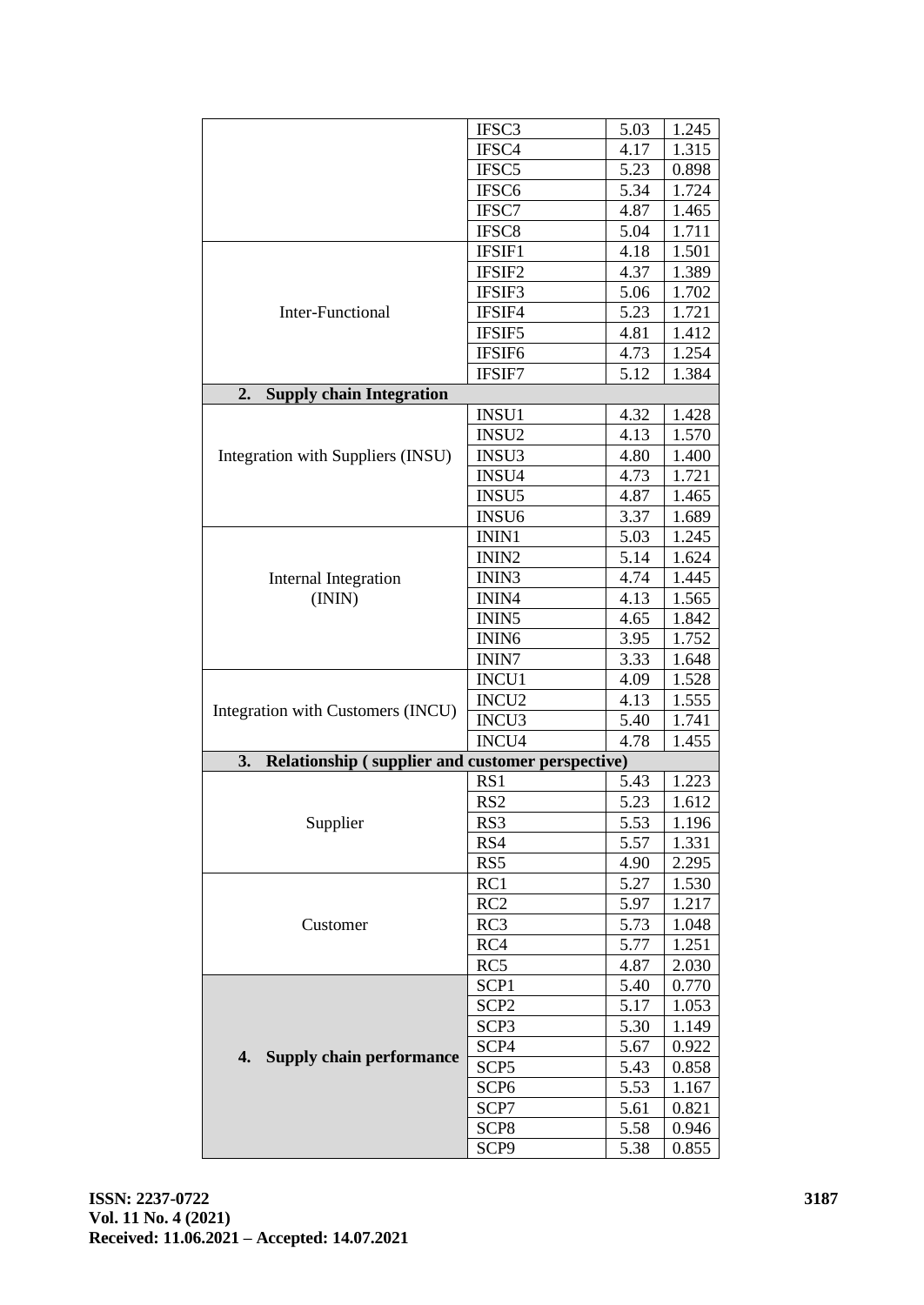The results for Cronbach's Alpha, CR, and the AVE indicate sufficient convergent validity for all constructs. Lower limit is 0.842 and the upper limit is 0.883.

| <b>Variables</b>                            | Composite          |                    | <b>AVE</b>   Cronbach's |
|---------------------------------------------|--------------------|--------------------|-------------------------|
|                                             | <b>Reliability</b> |                    | <b>Alpha</b>            |
| <b>Information Exchange</b>                 | 0.908              | 0.767              | 0.848                   |
| <b>Supply Chain Integration</b>             | 0.913              | $0.778$ 0.856      |                         |
| <b>Relationship (supplier and customer)</b> | 0.906              | $0.724 \mid 0.842$ |                         |
| perspective)                                |                    |                    |                         |
| <b>Supply Chain Performance</b>             | 0.914              | 0.681              | 0.883                   |

## Table 2 - Cronbach's Alpha, CR, and the AVE

The results for Correlation analysis is shown in Table 3.

| <b>Variables</b>                                               | <b>Information</b><br><b>Exchange</b> | Supply chain<br><b>Integration</b> | <b>Relationship (supplier)</b><br>and customer<br>perspective) | <b>Supply chain</b><br>performance |
|----------------------------------------------------------------|---------------------------------------|------------------------------------|----------------------------------------------------------------|------------------------------------|
| <b>Information Exchange</b>                                    | ****                                  |                                    |                                                                |                                    |
| <b>Supply Chain</b><br><b>Integration</b>                      | $0.574**$                             | ****                               |                                                                |                                    |
| <b>Relationship (supplier)</b><br>and customer<br>perspective) | $0.405**$                             | $0.639*$                           | ****                                                           |                                    |
| <b>Supply Chain</b><br><b>Performance</b>                      | $0.456*$                              | $0.557*$                           | $0.587**$                                                      | ****                               |

|  |  | Table 3 - Correlation Table |  |
|--|--|-----------------------------|--|
|--|--|-----------------------------|--|

*Note: \* P<0.05, \*\* P<0.01.*

From the correlation analysis, it is observed that strong correlation exists between supplier chain performance and relationship perspective of both supplier and customer. Information exchange has strong correlation with supply chain integration. Supply Chain integration and Relationship perspective share strongest correlation in the analysis.

| Table 4 - Results of Hypothesis Testing |  |  |
|-----------------------------------------|--|--|
|-----------------------------------------|--|--|

| <b>Hypothesis</b>                                   | <b>Path coefficients</b> | t-value   | <b>Result</b> |
|-----------------------------------------------------|--------------------------|-----------|---------------|
| H1: Information Exchange $\rightarrow$ Relationship | 0.212                    | 1.984*    | Accepted      |
| H2: Information Exchange $\rightarrow$ SCI          | 0.283                    | $2.776**$ | Accepted      |
| H3: Information Exchange $\rightarrow$ SCP          | 0.404                    | 1.964*    | Accepted      |
| $H4: SCI \rightarrow Relationship$                  | 0.322                    | $2.986**$ | Accepted      |
| $H5:SCI \rightarrow SCP$                            | 0.439                    | $4.823**$ | Accepted      |
| H6: Relationship $\rightarrow$ SCP                  | 0.536                    | $2.687*$  | Accepted      |

*Note: \* P<0.05, \*\* P<0.01*.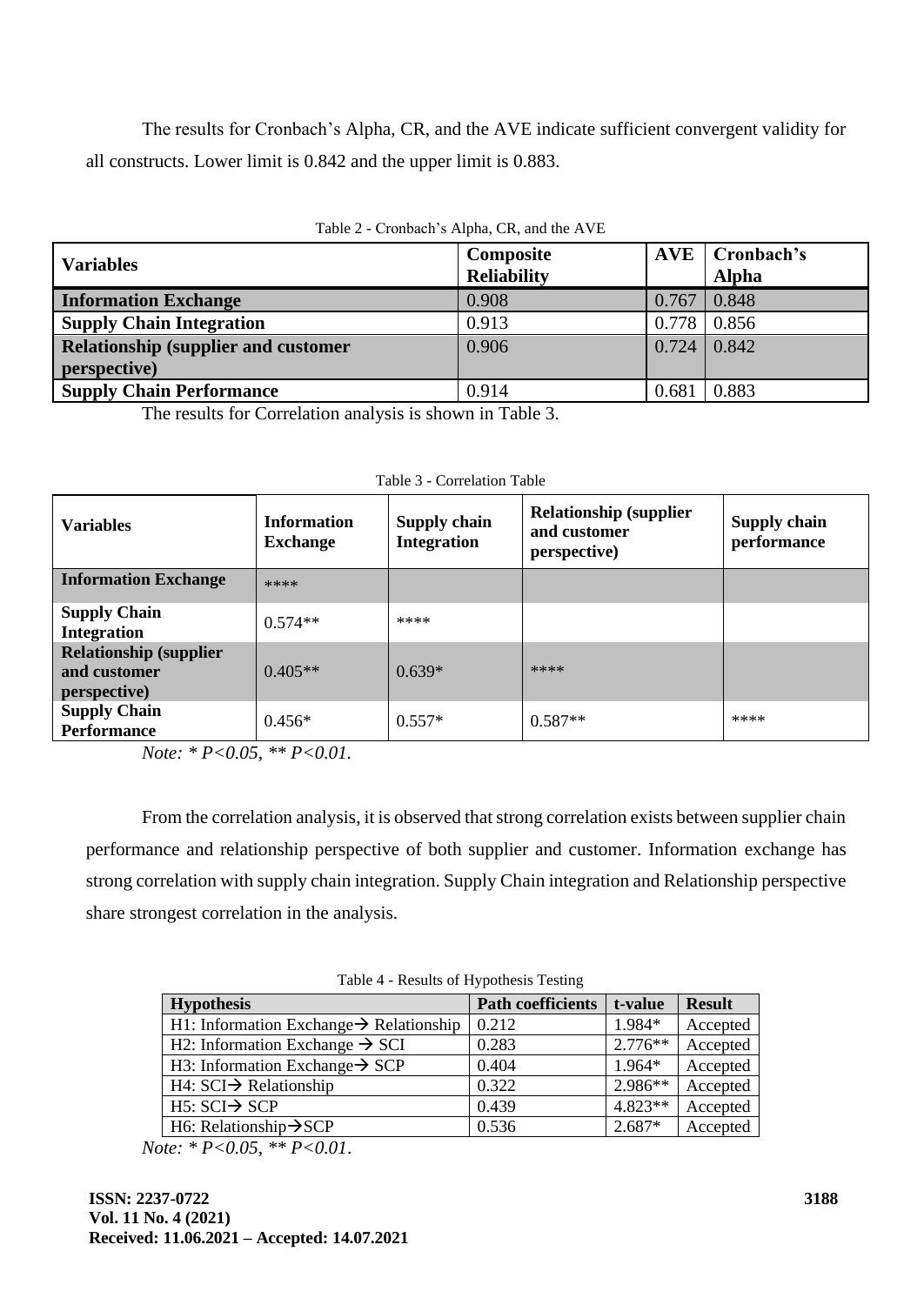



# **6. Findings**

- Information exchange positively is positively related to supplier buyer relationship, supply chain integration and supply chain performance.
- Supply Chain Integration positively related to supplier buyer relationship and to supply chain performance.
- Buyer-supplier partnership relationship has positive influence on Suppliers performance.

The  $R^2$  values for the two dependent variables –information exchange and SCP– are 0.442 and 0.506 respectively. Information exchange is positively related to supply chain Integration explain the 44.2% of variance in SCI. Relationship perspective of both supplier and customer strongly influences the supplier performance explain the 49.5% of variance of SCP. The results indicate that SCI and information exchange together, explain the 50.6% of variance in SCP

## **7. Conclusion**

In this competitive era, it has become significant for the companies to tap the potential benefits that can be obtained from information exchange and supply chain integration. The relationship that is exhibited as a result of the above said factors influences the supply chain performance. The study findings explain the combined impact of information exchange on supply chain integration and supply chain performance. The aim of this study has been thus verified which has tried to examine the combined effect of information exchange and supply chain integration on the relationship in two different perspectives (both supplier and customer).